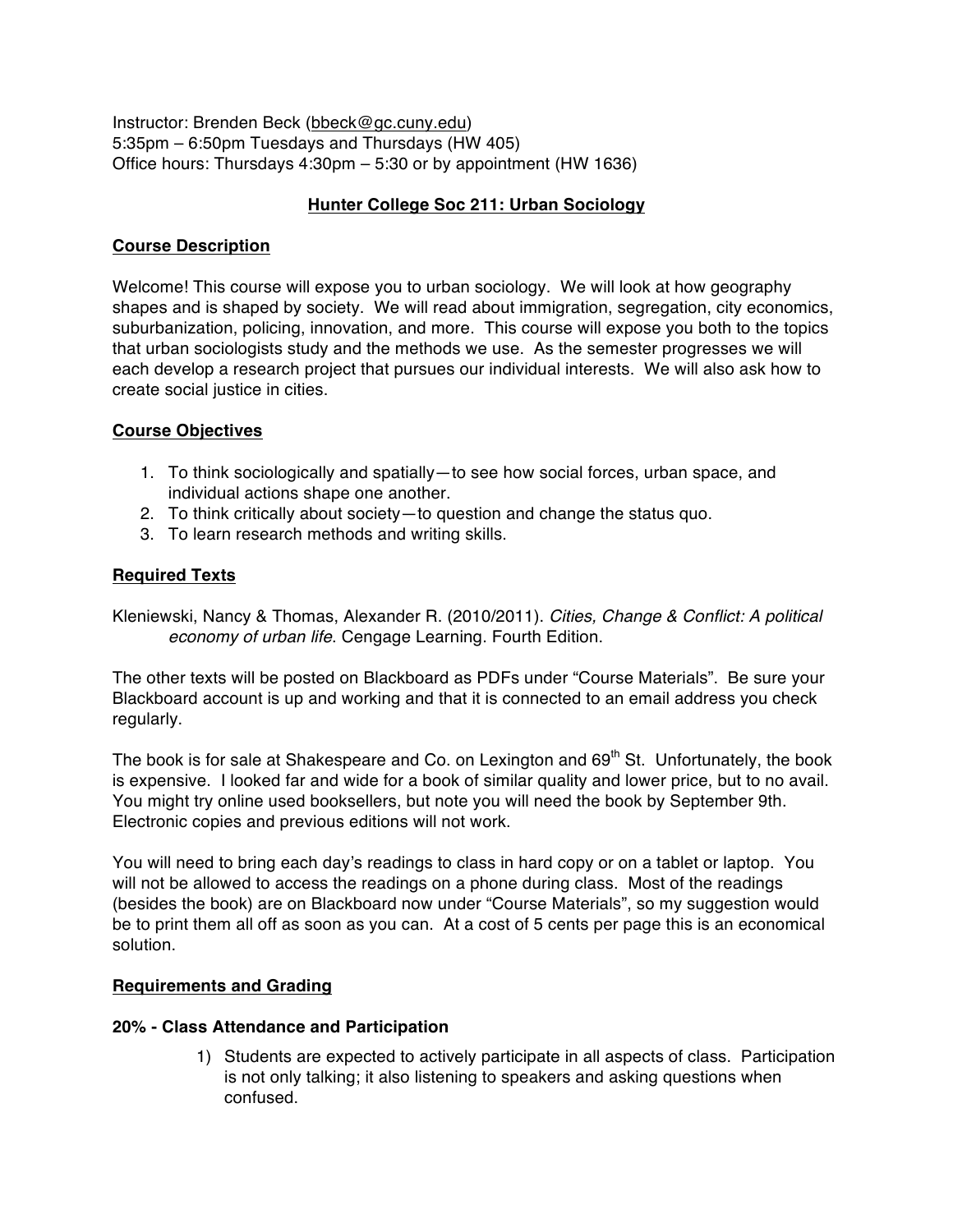- 2) Chronic lateness and/or absences will negatively affect your participation grade.
- 3) You are required to have read and annotated all assigned readings regardless of whether they are discussed in class. Failure to bring the readings will result in a loss of participation points for that day.

#### **20% - Quizzes**

Five times throughout the semester, during the first ten minutes of class, you will complete a short quiz. The quizzes will ask questions about the readings for that day's class. You will be allowed to refer the readings during the quizzes, another good reason to annotate the readings and bring them to class. If you are absent with a legitimate excuse the day of a quiz you can make it up during my office hours in HW 1636 or schedule another make-up time no later than one week after the quiz. Your lowest quiz score of the semester will be dropped. You will need to bring a pen or pencil to class.

#### **20% - Midterm Exam**

You will have a take-home essay exam that will cover multiple topics from the readings and classes. You will need to demonstrate both an understanding of the readings and a critical analysis of them in two short essays.

#### **20% - Research paper and presentation**

You will complete a 6 to 8 page research paper on a topic or place of your choosing. At the end of the semester you will present your research to the class with a five-minute presentation. I'll provide details about the research paper in the first few weeks of class.

#### **20% - Final Exam**

You will have a take home, essay exam that will cover all the topics covered in class (with emphasis on the second half of the course). There will be two short essays.

#### **Plagiarism**

Plagiarism of any kind will be grounds for failing the course. Review Hunter's academic honesty policies at: http://www.hunter.cuny.edu/studentaffairs/student-conduct/academic-integrity.

#### **Classroom Discussion**

Most of our class sessions will involve discussion. Good discussions require that everyone participate but also that everyone listen so be sure to "step up and step back". If you have spoken a lot, speak less, and if you haven't contributed recently, add your voice. I will cold call on students so you should be prepared to answer when called on.

You are not allowed to use your cell phone or the internet during class. If a student does use a laptop or tablet for purposes other than reading or note taking, they will lose participation points for the day and no longer be able to use the device in class.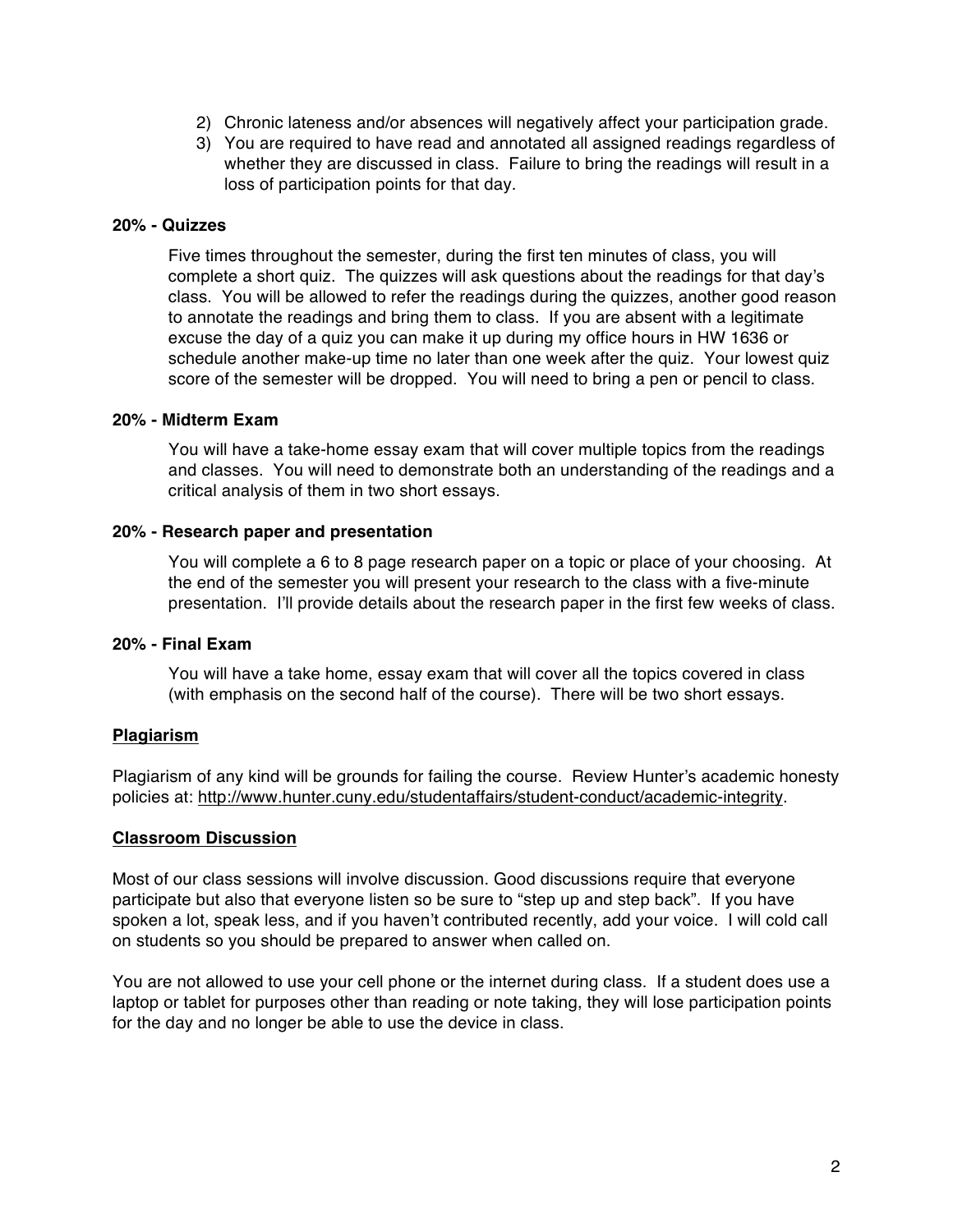### **Reading**

You will complete the assigned readings by the day for which they're assigned. I have selected a manageable amount of reading (about 30 pages per class), but completing it will still require considerable butt-in-chair reading time. Probably about two hours for each class. As with any college course, most of your learning will occur outside the classroom. If you get stuck on or bored with a passage try reading out loud or setting a timer with planned breaks. Turning off the internet and phone is helpful too.

Always annotate while you read and come to class with the reading's (1) take-home message and (2) a question you still have about the reading written down. The best way to prepare for class and for the exams is to read each text twice.

### **Contacting Me**

Before you email me, check the syllabus. Many questions are answered herein. If that doesn't work, email a fellow student. If that is similarly fruitless, email me. If I don't respond within 48 hours, email me again.

#### **Food in Class**

Sometimes, especially in evening classes like this one, a snack helps one stay energized and engaged. Please confine your snacks to the non-smelly kind so as not to distract the rest of us. Granola bars, carrots, and beef jerky are good options. French fries, soup, and jambalaya are not as good.

#### **Schedule**

**August 28th – Introduction Syllabus** 

**September 2nd – Introduction** Review Syllabus Baldwin, "Fifth Avenue, Uptown"

#### **September 4th – Urban Theory**

Kleniewski & Thomas, "Chapter 2: Theoretical Perspectives on the City", available on **Blackboard** 

### **September 9th – U.S. Urbanization**

Kleniewski & Thomas, "Chapter 4: Urban Development in the United States" Solnit, "The Octopus and its Grandchildren"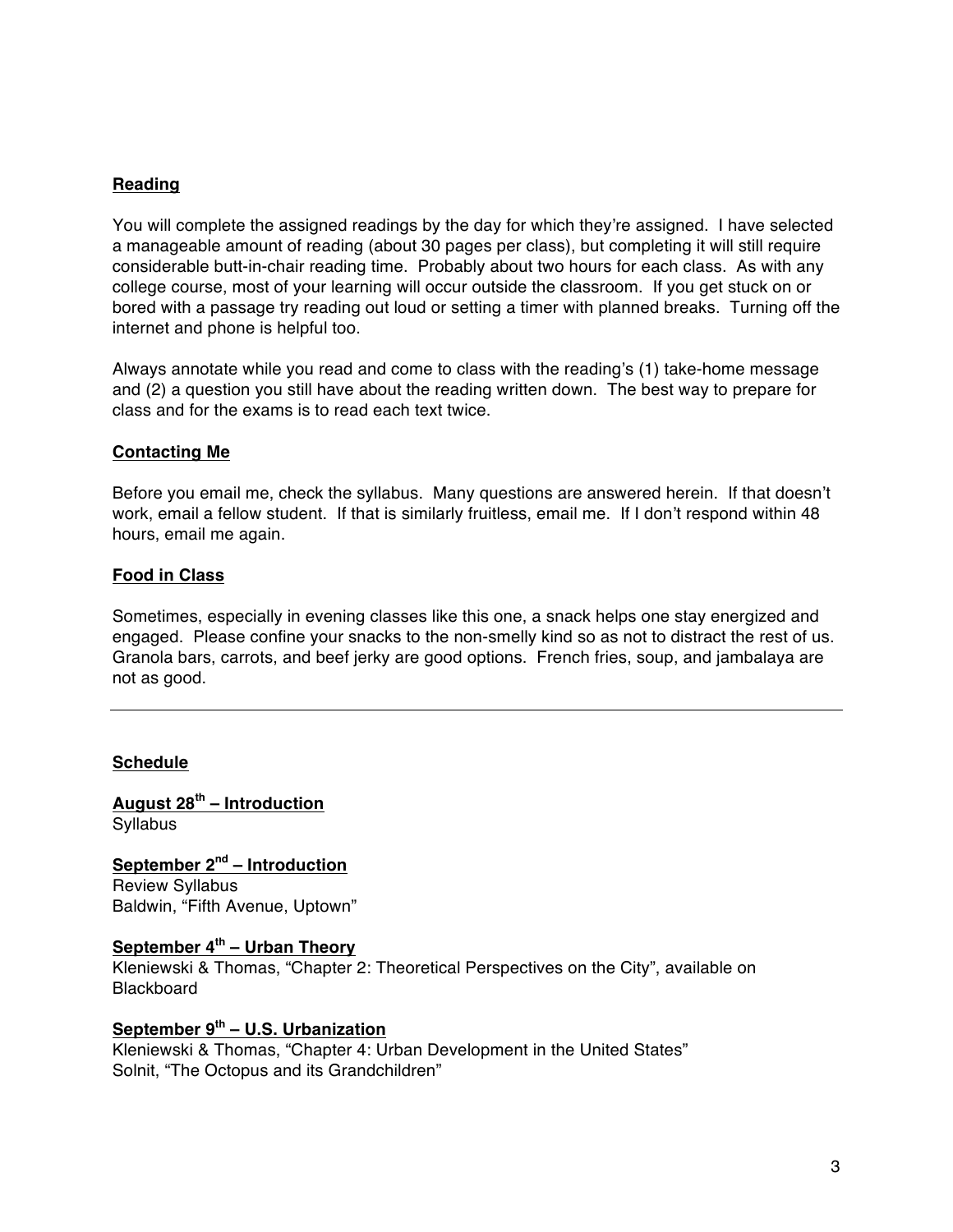### **September 11th – U.S. Suburbanization**

Kleniewski & Thomas, "Chapter 5: Cities, Suburbs, and Metropolitan Areas" Vega & Eligon, "Deep Tensions Rise to Surface After Ferguson Shooting"

### **September 16th – Modernism and Modernization**

\*\*Research Assignment Handed Out Berman, "Robert Moses: the Expressway World" Richlin-Klonsky et al., "A Guide to Writing Sociology Papers", pages TBD Optional reading: Jacobs, "The Use of Sidewalks: Safety"

# **September 18th – Racism, Segregation, and Ghettoization**

Kleniewski & Thomas, "Chapter 9: African Americans in Cities", pages 191 – 206 only Logan and Stults, "The Persistence of Segregation in the Metropolis", skim for main trends and ideas

Look at the "Racial/Ethnic Distribution" map for your area here (you might have to click "View More Maps"):

http://projects.nytimes.com/census/2010/explorer

#### **September 23rd – No Class**

Classes follow a Friday schedule

### **September 30th – Postmodernism and Los Angeles**

Davis, "City of Quartz" Kleniewski & Thomas, "Restructuring of the Metro Los Angeles Economy" p. 112, Box 5.4

#### **October 2nd – Class Division and "Development"**

Kleniewski & Thomas, "Chapter 10: Social Class and Neighborhoods" Ulam, "Subsidizing Inequality" Look at the "Median Household Income" map for your area here (you might have to click "View More Maps"):

http://www.nytimes.com/newsgraphics/2014/01/05/poverty-map/

### **October 7th – Gender and Sexuality in Cities**

\*\*Research Topic Due Kleniewski & Thomas, "Chapter 11: Women in Cities" Chauncey, "Building Gay Enclaves", pages TBD

## **October 9th – Political Economy of Cities**

Kleniewski & Thomas, "Chapter 12: The Urban Economy"

#### **October 14th – Political Economy of Cities**

\*\*Midterm handed out Kleniewski & Thomas, "Chapter 13: Local Government and Finances"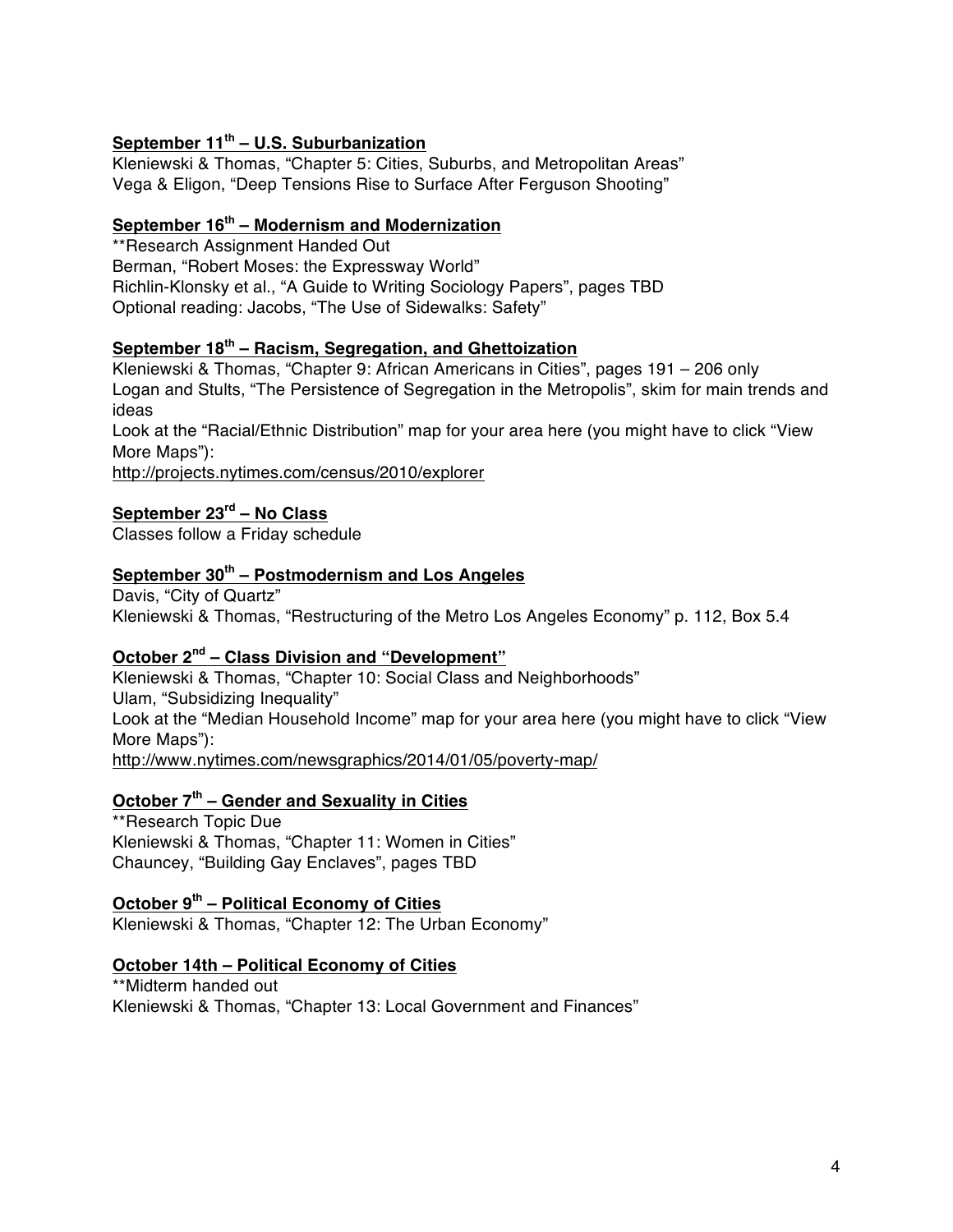## **October 16th – Global Cities**

Choose *one* of the following readings:

Kleniewski & Thomas, "Chapter 6: Cities in Europe" Kleniewski & Thomas, "Chapter 7: Cities in the Developing World" Davis, "The Urban Climactic" from *Planet of Slums* Katz, "Why Don't American Cities Burn?" Sassen, "The Global City: Introducing A Concept"

# **October 21st – Midterm Due**

**October 23rd – Gentrification – Guest Professor: Jacob Lederman** Readings TBD

### **October 28th – Gentrification – Guest Professor: Jacob Lederman**

\*\*Online assignment due before class

### **October 30th – Housing and Homelessness**

DeFilipis and Fraser, "Why Do We Want Mixed-Income Housing and Neighborhoods?" This American Life, "House Rules", listen to "Act One: Rental Gymnastics" http://www.thisamericanlife.org/radio-archives/episode/512/house-rules?act=1#play Navarro, "Public Housing in New York Reaches a Fiscal Crisis"

### **November 4th – Housing and Homelessness – Guest Professor: Christian Seiner** Reading TBD

# **November 6th – Culture of Poverty**

\*\*Annotated syllabus due Wilson, "The Truly Disadvantaged" Katz, "The Undeserving Poor"

# **November 11th – Social Control and the City**

Goffman, "On the Run: Fugitive Life in an American City" Optional reading: Wacquant, "Deadly Symbiosis"

### **November 13th – Social Control and the City**

Sampson, "Broken Windows and the Meaning of Disorder"

**November 18th – Social Control and the City – Guest Professor: Jack Norton** Gilmore, "Forgotten Places"

### **November 20th – Im/migration**

Kleniewski & Thomas, "Chapter 8: Immigrants, Ethnic Groups, and the City" Optional reading: Dear and Lucero, "Postborder Cities, Postborder World"

# **November 25th – What Is to Be Done?**

Harvey "Right to the City" Additional reading TBD

### **December 2nd – Student Presentations**